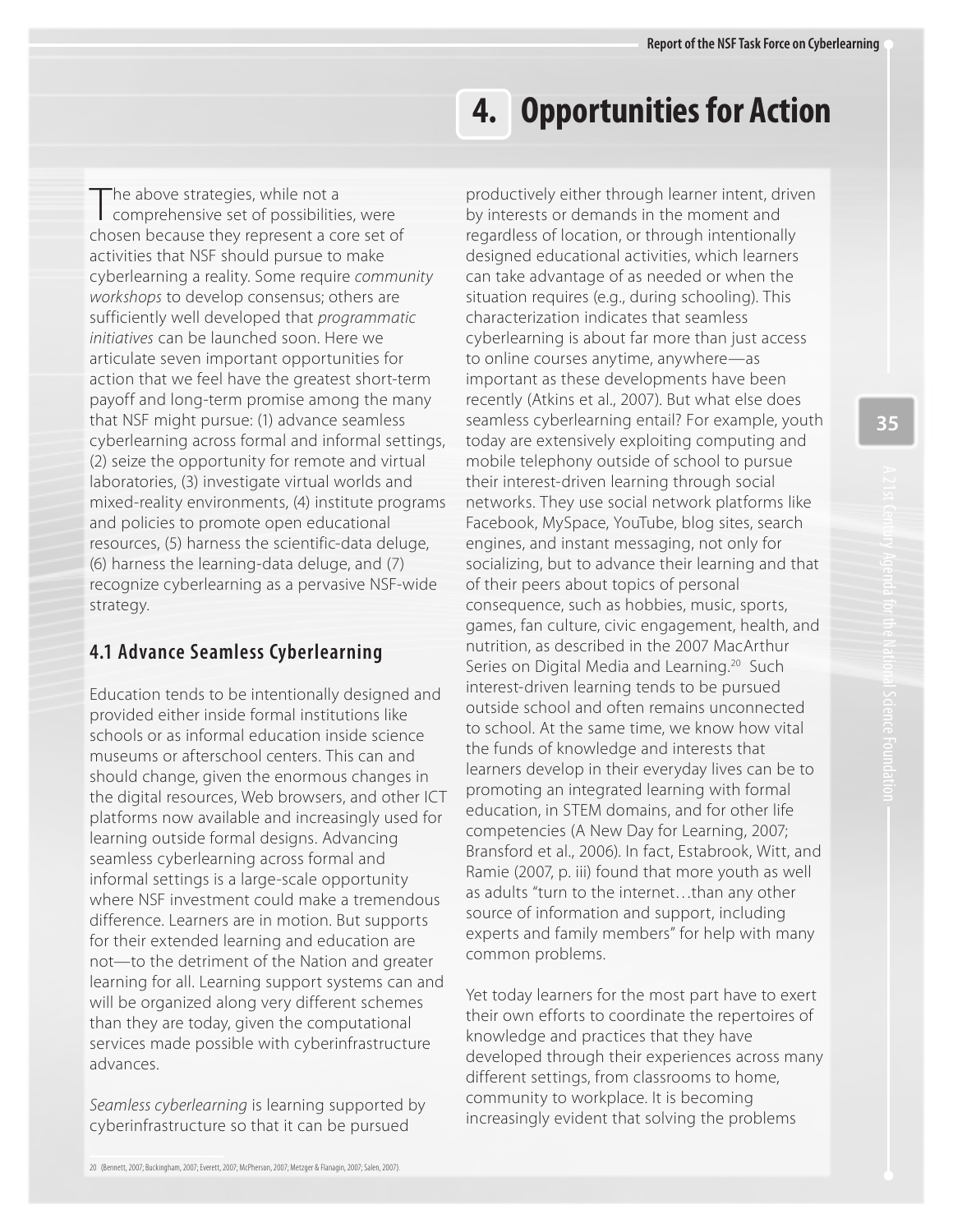affiliated with education and learning will require attending to design of the whole spectrum of experiences in which learning occurs, not only schooling and other formal educational institutions (Bransford et al., 2006). Creating environments for seamless learning requires vital cyberlearning infrastructure research and development (Ainsworth et al., 2005). Cole (1996) differentiates context as "that which surrounds us" and "that which weaves together." The latter definition makes clear how important cyberlearning infrastructure is likely to become, as it provides the technical substrate for weaving together in new designs the disparate learning and educational intentions and resources to make seamless cyberlearning a reality.

Seamless cyberlearning presents numerous "grand challenge problems" for research (Pea, 2007). Examples include (1) providing real-time access to developmentally relevant cyberinfrastructure learning support that will guide any learner toward meeting any learning standard, configuring requisite learning resources and human help from peers or mentors with verifiable reputations to help the learner attain such competencies in a certifiable manner; (2) creating "interest profiles" by inferring learners' interests from data-mining digital information on what they read, talk about, and attend to (with appropriate privacy safeguards), which can then be used for compiling engaging content and scenarios for their pursuit of enhanced skills and competencies using cyberinfrastructure; (3) providing Lifelong Digital Learning Portfolios for cyberinfrastructure management of all information media developed by a learner over a lifetime, in a manner usefully indexed for the learner's reflective learning and certification purposes.

While examples exist both in the United States and abroad of seamless cyberlearning starting to appear (e.g., Pea, 2006; Rogers, Price, Randell et al., 2005; Sharples, Taylor & Vavoula, 2007; Van't Hooft & Swan, 2007), without concerted and focused efforts to galvanize new developments using cyberinfrastructure, large opportunities for connecting learning experiences across settings

are being lost. Achieving seamless cyberlearning will require advancing all of the strategies for building cyberlearning initiatives articulated in section 3 above, in particular, instilling a platform perspective, targeting new learning audiences with agile multipurposing of content, and instrumenting cyberlearning initiatives to capture metrics of learning experiences to improve them.

We recommend that NSF develop a program that will advance seamless cyberlearning across formal and informal settings by galvanizing public-private partnerships and creating a new interdisciplinary program focused on establishing seamless cyberlearning infrastructure and supports.

#### **Research Questions:**

1. How can cyberlearning infrastructure be used to mediate personalized learning across all the contexts in which it happens?

2. How can the "right" resources, from digital assets to human peers and mentors, be provided in any context to support learning needs in the moments in which they arise?

- 3. What different needs exist for different age populations and STEM learning domains?
- 4. What scaffolding systems are necessary to support learning in these distributed learning environments (Pea, 2004)?
- 5. How should theories of learning and instructional design be expanded to encompass learning across the boundaries of all the settings in which people learn?

6. What forms of digital portfolios will be necessary to manifest evidence demonstrating learning activities and performances?

# **4.2 Seize the Opportunity for Remote and Virtual Laboratories to Enhance STEM Education**

Laboratories—both those focused on observation and experimentation and those focused on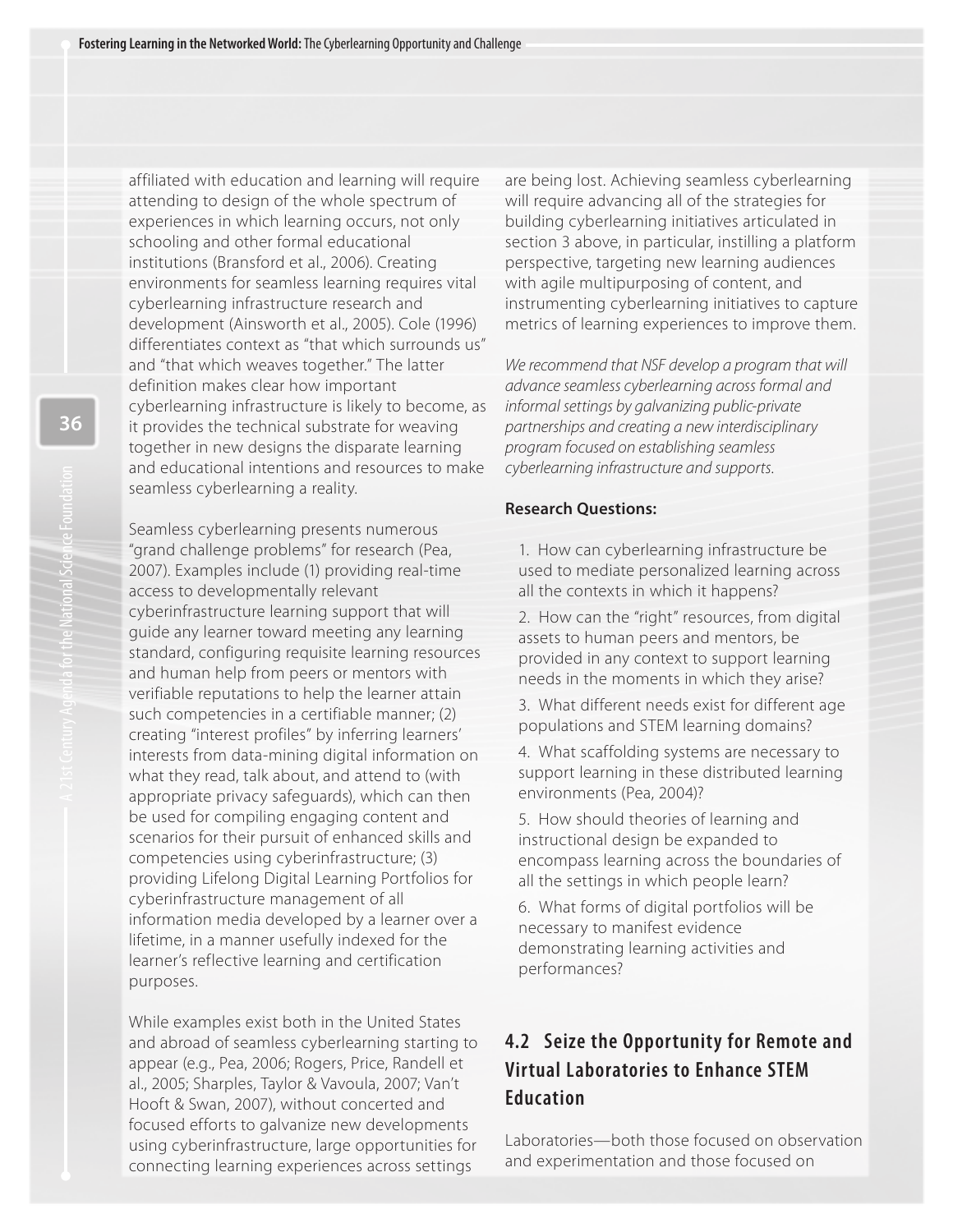design, fabrication, and testing—are an essential part of the teaching and learning experience for many branches of science and engineering, from grade school through postdoctoral work. Ideally, laboratories provide a window on science in the making, showcase the ambiguity of empirical work, develop practical skills, and foster teamwork abilities (Singer, Hilton & Schweingruber, 2005). Achieving these goals has proven problematic. Laboratories are expensive to maintain, they require low student-faculty ratios, and they depend on both talented teachers and welldesigned activity sequences. They raise safety and ethical issues around toxic substances and biological phenomena. Even when physical labs are available, they often are scarce resources, with student lab time tightly rationed and faculty guidance limited.

NSF has the opportunity to improve the impact of laboratories as well as reduce the cost of providing laboratory experiences, by promoting infrastructure for virtual laboratories and remote laboratories. Virtual laboratories include interactive simulations of laboratory equipment and experiments as well as interactive models or simulations of scientific phenomena that are too small, fast, or complex to explore in typical classrooms. These resources are completely scalable and can be embedded in powerful curriculum materials.

Remote laboratories allow students to access physical laboratory equipment via the Internet. Students at many different locations can share the use of physical equipment, as in the MIT iLabs project, which has microelectronics test equipment and other instruments on the Web. MIT is collaborating with universities in Nigeria, Uganda, Sweden, China, and Australia around its use (See inset on Inverted Pendulum). In addition, some labs are giving students access to unique, world-class observational resources such as major telescopes or electron microscopes. These programs offer promise but have scaling limitations.

We recommend that NSF mount a program to stimulate development of remote and virtual

laboratories and to research e*ff*ective ways to deliver this type of instruction. Many studies reveal the weaknesses of both hands-on and virtual laboratories (Singer et al., 2005). We recommend funding centers to identify e*ff*ective ways to provide laboratory experiences given the power of cyberlearning technologies.

Creating effective cyber-enabled laboratory experiences requires an investment in curriculum design, experimental research, and infrastructure. Creating effective ways to use these new resources requires trial and refinement, ideally conducted in the range of contexts where they will be used. Even with a promising, tested starting point, faculty need time to reimagine and redesign their courses and determine the impact of the innovations.

For virtual labs, we need focused attention on pedagogy, scale, and interoperability. Much excellent work (some of it funded by NSF) has been done to build software chemistry sets, biology labs, and basic experimental physics labs. Research also suggests instructional conditions under which these resources succeed or fail (Clancy, Titterton, Ryan et al., 2003). We need to think about how to make materials extensive and customizable. We need to consider the role of standards or other types of interoperability frameworks, something that might be done in the context of the open cyberlearning platform initiative described above.

Schools and universities need to create and maintain the infrastructure investment to facilitate the deployment and use of remote labs. Faculty fear that they may be forced to extensively redesign courses every year or two because of the lab equipment available to their students. We need to explore financial and support arrangements for sharing experimental and fabrication equipment worldwide. We also need resource-sharing policies, and mechanisms for scheduling, and where necessary, rationing the use of such equipment. For sustainability, we may need recharge mechanisms or some other system of allocating equipment time among remote users.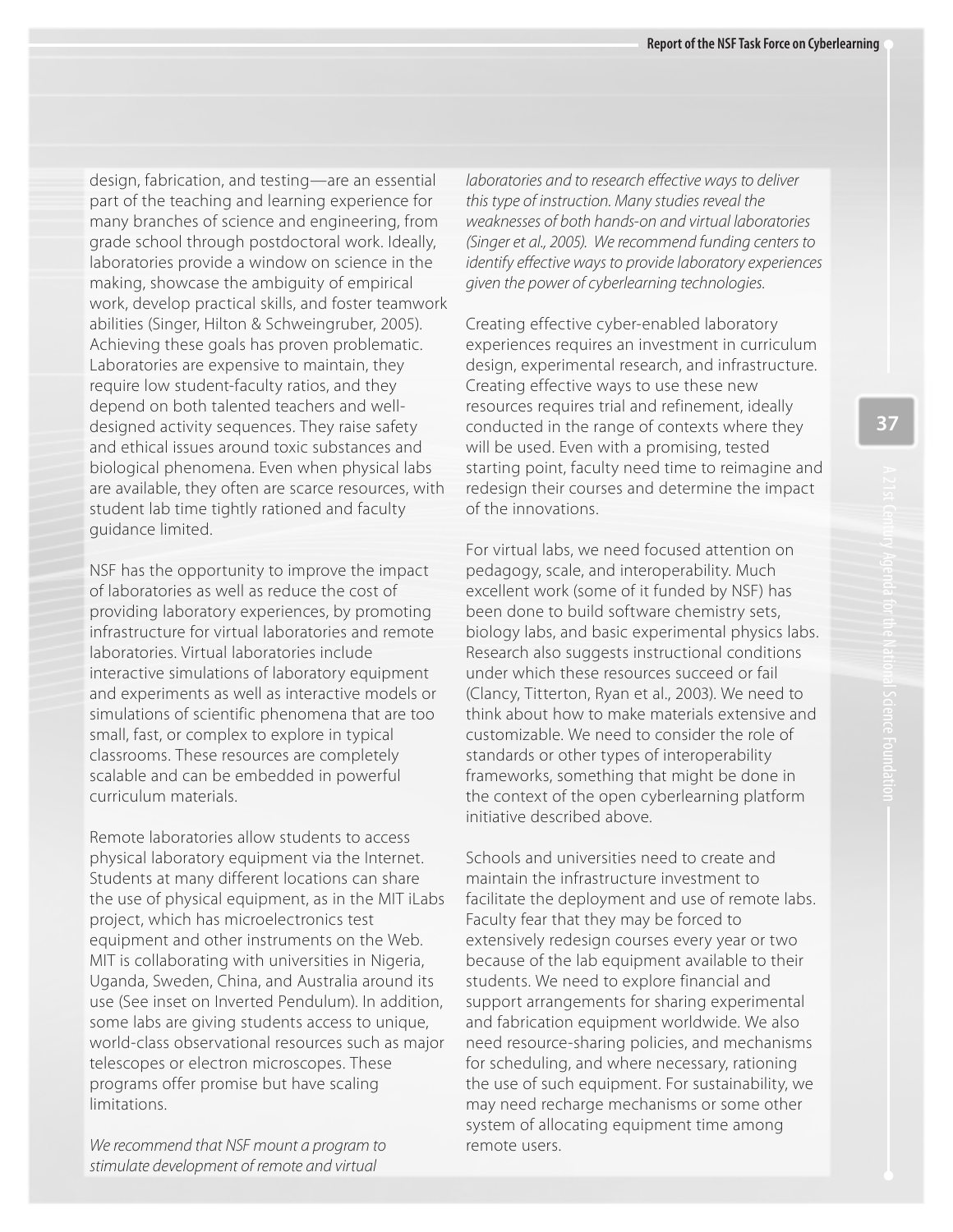#### **The University of Queensland Inverted Pendulum Remote Laboratory**

The University of Queensland (UQ) was struggling to provide adequate access for students required to take a control theory course in its undergraduate program. Physical space limited class size to 60 students. Additional laboratory space was unavailable. Course content was challenging and uninspiring. Take the classic inverted pendulum control experiment. The student attempts to balance a pendulum with the weighted arm pointing upright toward the ceiling rather than hanging toward the floor. Students first write a Simulink model for the experiment and then write a MatLabprogram to control the motor that swings the pendulum, giving feedback from two sensors in the pendulum arm. Students work in teams of four to iteratively attempt to balance the pendulum via their MatLab application. Prior to the introduction of the iLabs pendulum implementation, 5 percent of the teams balanced the pendulum by the end of the 5-week experiment, while spending 50 contact hours on the task.

The iLabs inverted pendulum made the experiment accessible beyond lab hours. The iLabs software interface presented the data graphically and via a mixed-media video cam overlaid with a data-driven animation of the pendulum arm. This let students see the results of one experimental run directly compared with another, thus visually showing the impact that their code revisions caused. But the learning story is more compelling still. Students ran 30 to 40 experiments per team in the 5-week period prior to iLabs. With the remote lab, students ran 3,210 experiments, or on average 39.1 experiments per student. Contact hours decreased to 4 per week in the iLabs implementation from 10 hours per week previously, and the success rate for students balancing the pendulum went from 5 percent to 69.5 percent. Class size was increased from 60 students to 84 students, and student ratings of the course rose from 4.19 to 4.78 on a 5-point scale.

Finally, continued investment and emphasis is needed to ensure that scientific and engineering research programs that rely on cyberinfrastructure support perform the often modest incremental work to make their data available for analysis and reuse in instructional settings.

## **4.3 Investigate Virtual Worlds and Mixed-Reality Environments**

Students today spend large amounts of time interacting with content and communities that are located in digital—or virtual—environments. These environments are both motivating and engaging and have many of the qualities defining the innovative potential of cyberlearning: they are networked, which allows for exchange between a variety of learners who do not have to be in the same physical space; they are customizable, in that they can be tailored to fit the needs and interests of learners on demand; and they support computationally rich models and simulations, which offer learners access to rich STEM content. As a result, online digital environments hold promise for cyberlearning in both the short and long term.

These digital environments sometimes take the form of virtual worlds. In these worlds learners can create a digital character, or avatar, to represent themselves, which they use to move around inside a virtually rendered world space shared with thousands of other avatars. They can socialize with others; build objects and share them; customize parts of the world; and hold lectures, do experiments, or share data. Individuals of many different ages are currently members of virtual worlds like Second Life, Whyville, There, and Activeworlds.

While virtual worlds occupy purely digital space, another kind of digital environment has similar promise: mixed-reality environments that combine digital content and real-world spaces. Interaction goes beyond a simple face-to-screen exchange, as in the case of virtual worlds, instead incorporating surrounding spaces and objects. To picture this, imagine a group of students in a lab interacting with a physics simulation being projected on the floor below them. Through the use of a wireless controller and motion sensors, the students are physically immersed in the simulation. They can hear the sound of a spring picking up speed, see projected bodies moving across the floor, feel the controller in their own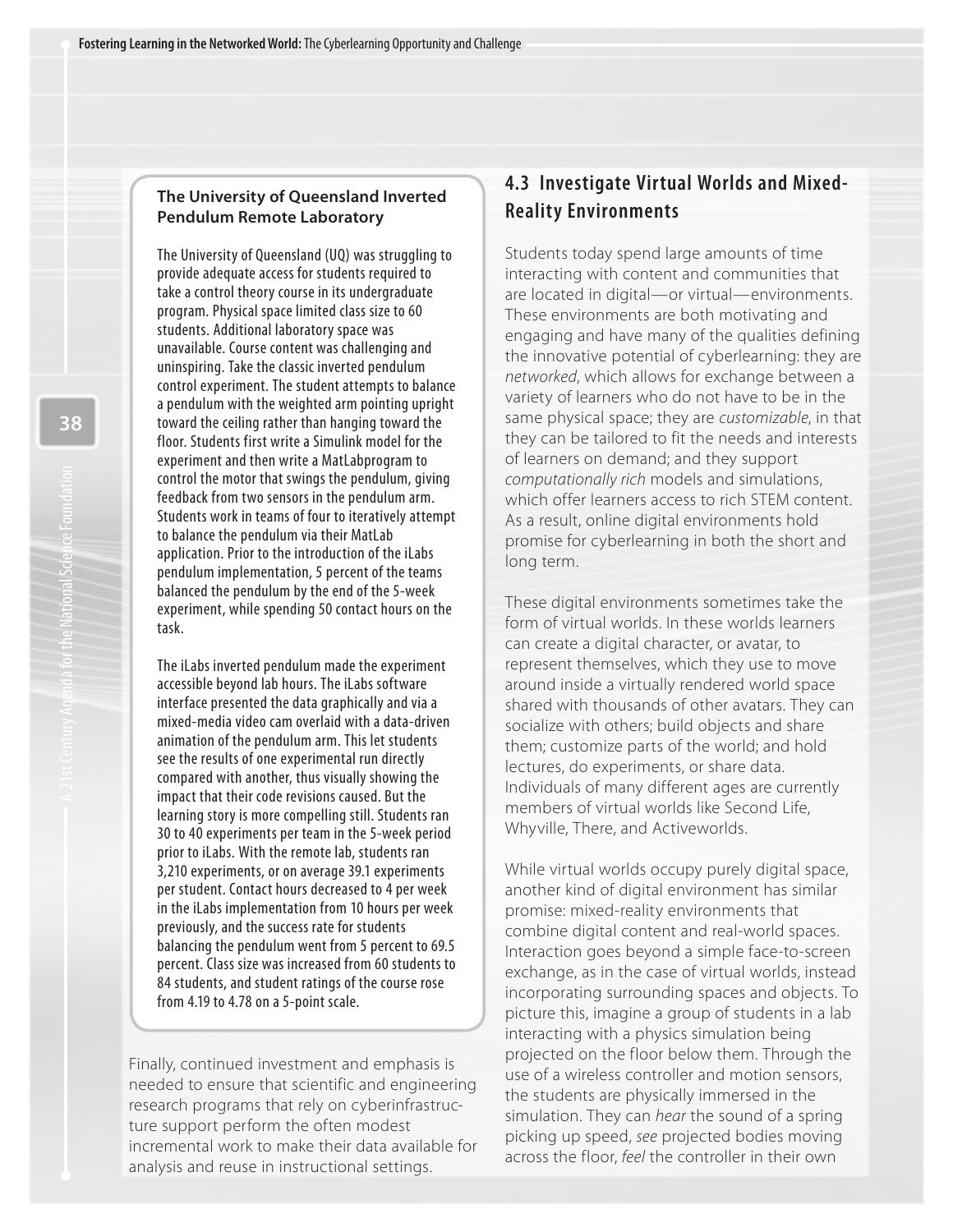model of the system. hands, and integrate how the projected image moves in accordance with their own body movements to construct a robust conceptual

 environments and virtual environments for time and distance become irrelevant, allowing benefit to data collection practices cannot be overstated. Visualization is enhanced dramatically, interaction, new audiences, and new models of assessment. With mixed-reality environments emerging, sensing technologies can be used to diagnose a learner's interests and patterns of talk about, and attend to), allowing the system to to make. Consider the previous example. Within models move across the floor as dynamic sounds moving particles. Relational models allow the from increased physical activity in the space to drive the system in ways that reveal important relationships that otherwise remain hidden. Models of a student's past actions reveal a hesitancy to explore movement but a heightened sensitivity to auditory feedback. Faced with these triggering an *adaptation*: small physical movements in the space give rise to amplified changes in the sound that encourage further embodied exploration between these attributes of the underlying system. The student is drawn environment, and correct intuitive understanding of the simulation is reinforced through actual The benefits of utilizing mixed-reality learning are many. In the case of virtual worlds, cyberlearning to occur any time, any place. The which creates opportunities for new modes of activity (i.e., what they search for, read, listen to, learn about the kinds of choices students are apt the physics simulation, projected mass and spring articulate the velocity and acceleration of the system to identify that the student would benefit data, the system encourages the student by out through the sonic experience in the experimentation.

 The ability for mixed-reality environments and virtual worlds to provide real-time access for learners—whatever their developmental capabilities or interests—means such platforms can guide students toward meeting any learning standard. In addition, these spaces allow for a

kind of collaboration and exchange that have been difficult to achieve in traditional learning environments.

NSF should begin investment in leveraging the use of virtual world and mixed-reality environments for STEM learning. This includes developing an infrastructure for assessment and support and requires connection to larger concerns around openness, virtual laboratories, and the data deluge.

# **4.4 Institute Programs and Policies to Promote Open Educational Resources**

 the most significant cyberinfrastructure phenomenon to emerge in the past 50 years, and the one with perhaps the greatest transformative potential for education. In the 1990s, educators regarded the Web primarily as a low-cost and make them available on Web sites for In education, as in so many areas of human activity, the burgeoning of the World Wide Web is distribution mechanism: author-educators (including NSF grantees) would create materials students and teachers to access.

 creation of significant information resources that aggregate contributions from hundreds or famous example of the collective intelligence of appropriate for educational materials, including materials often hinges on the ability to adapt Increasingly, however, the Web is being recognized as an enabler for collaborative thousands of individuals. Wikipedia is the most crowds. Collaborative creation is especially text, video, simulations, games, and other content, because the effectiveness of educational them to fit the needs of particular cultures, school systems, and classrooms—even individual teachers and learners. In education, therefore, resources on the Web are especially valuable if they are open educational resources (Smith & Casserly, 2006).

 Open educational resources (OER) are teaching, learning, and research resources that reside in the intellectual property license that permits their public domain or have been released under an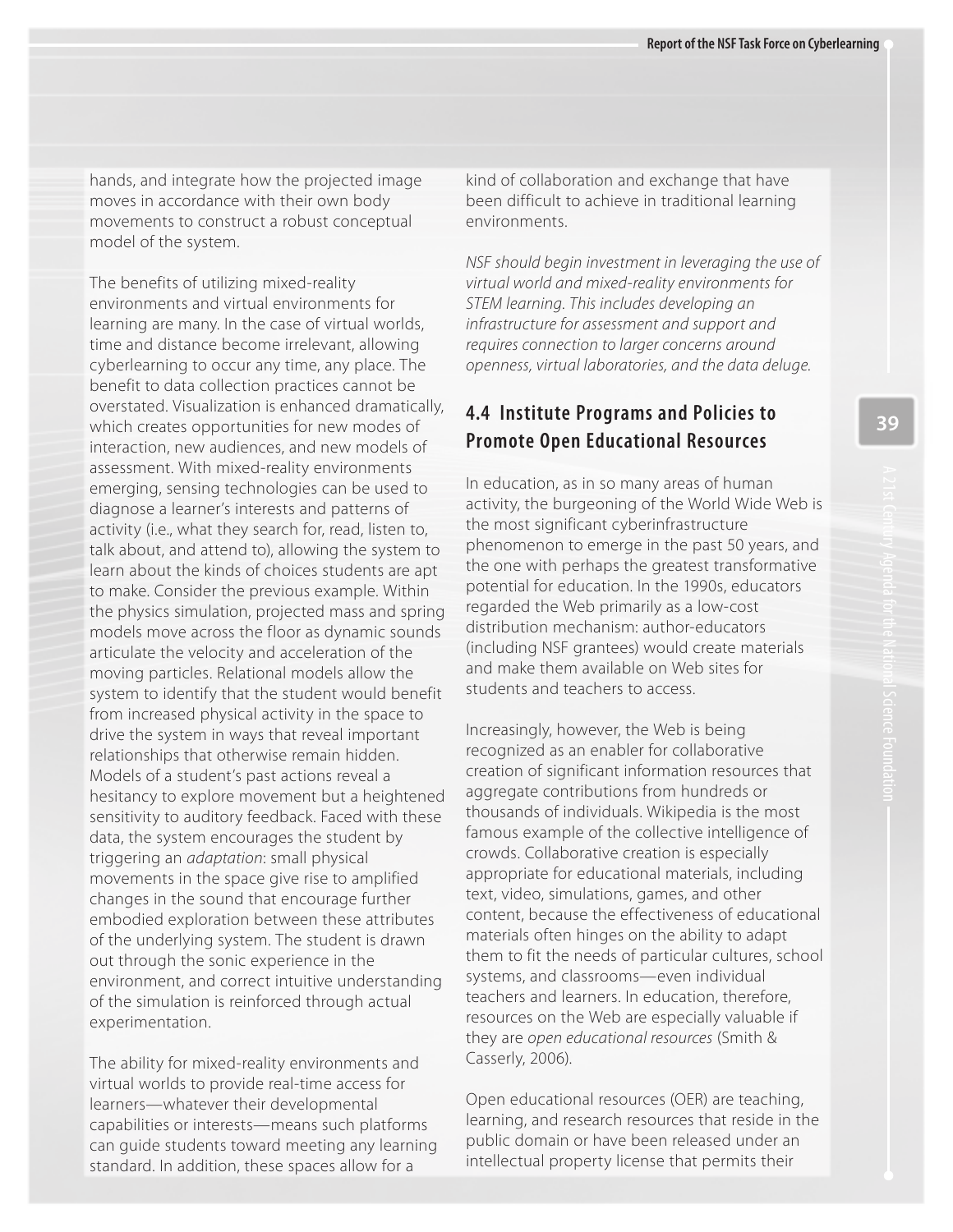free use or customization by others. Open content includes video, multimedia, cognitive tutoring courses, open textbooks, journals, books, data, laboratories, music, library collections, lesson plans, simulations, games, virtual worlds, and so on. Other OER include freely usable and reusable tools to support open content, including open-source content and learning management systems, search engines, communication systems, and intellectual property licenses. Major institutions such as the BBC, U.S. public television stations, and Harvard University are unlocking their resources from behind passwords, intranets, and archives and figuring out ways of making them available to everyone, everywhere. But it is the freedom to share, improve through rapid feedback loops from users and other experts, reprint, translate, combine, or adapt them that makes OER educationally different from resources that can merely be read online at no cost. The importance of openness is now being recognized worldwide, both in developed and developing nations (Atkins et al., 2007; Wilensky & Reisman, 2006).

There are noteworthy examples of OER in many STEM-related areas. Three examples of special interest are (1) the OpenCourseWare activities described earlier, which have spread across the world and receive multimillion visits monthly; (2) open textbooks to address the high price of texts, the lack of quality in many of them, and their scarcity in many developing nations; and (3) open full courses in mathematics, engineering, and science. The open textbook movement is picking up momentum at the secondary school and community college levels, especially in mathematics and science. The power of an open textbook is that it provides the opportunity for users to modify, adapt, and extend it to adapt to new knowledge developments in its field and to improve its usefulness in classrooms and for students in different cultures, at different levels of prior knowledge, and with different languages. Open textbooks can also be augmented with video, simulations, and assessments and may be modified to provide feedback loops for students to relearn material that the assessments indicate they have not mastered. In effect, the textbooks

can facilitate individual tutoring, sometimes called personalization.

Some open full courses already have the capacity to provide such personalization. In particular, the Carnegie Mellon cognitive tutor courses have this capacity. In a recent experiment, a randomized group of Carnegie Mellon students used the cognitive tutor statistics course and, given only half the time (a 7-week semester), were more successful on the final examination than students who had taken the normal full-semester lecture course (Lovett, Meyer & Thille, in press). The power of technology to provide personalization will become greater and greater as we improve the quality of the instructional aspect of the Webbased courses. Ensuring the quality of the content requires considerable one-time costs as it is built into modular courses and from then on some modest updating costs. However, the net costs over even a short period and the guarantee of high-quality content for our students suggests that we can imagine a substantial increase in access and learning.

In open access of research results and scholarly journals and other publications, there are extensive and complex developments both in the United States and elsewhere. A move toward open access is happening rapidly both at the level of funding agencies (notably the recent requirement for the deposit of articles describing research funded by the National Institutes of Health [NIH] within a year of publication, so that these articles are available for public access) and at the level of individual institutions of higher education, such as Harvard. In addition there are literally hundreds of open academic journals. There are also movements to encourage the sharing and reuse of data (although this is subject to constraints such as human subject regulations, of course). All these developments will help to contribute to the effectiveness of cyberlearning initiatives. We would certainly welcome, for example, a NSF policy on articles reporting research results that was at least as strong in encouraging open access as that adopted by NIH (and would also urge that some thought be given to consistency of policy across Government agencies).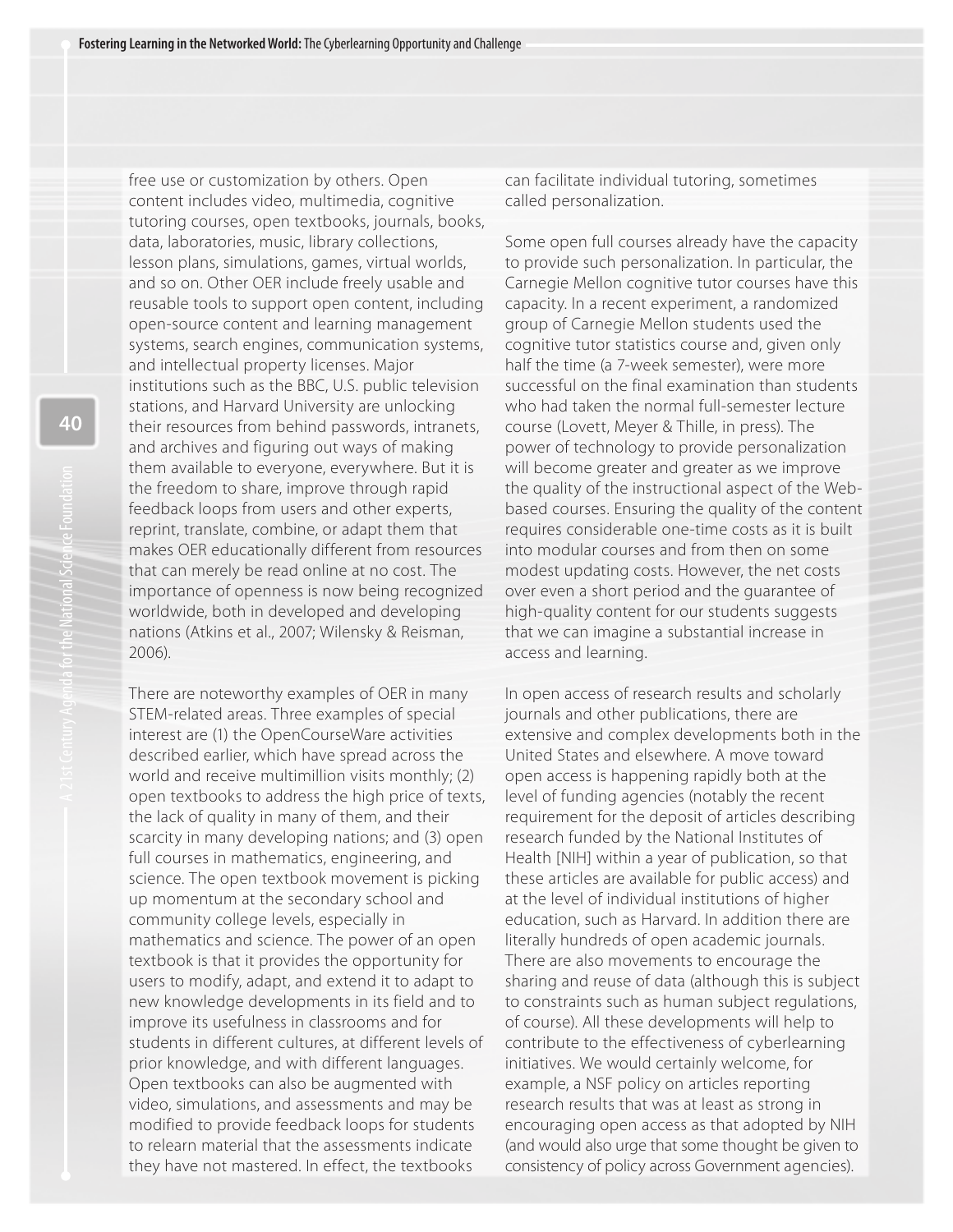With regard to materials developed with NSF funding that are primarily educational in nature (rather than reports of research results or research data)—and recognizing that this is a slippery distinction—we believe that an NSF-wide policy that encourages principal investigators to make their materials open and to be concerned about their sustainability is essential.

1. NSF should require clear intellectual property and sustainability plans as part of grant proposals for educational materials it supports. The default expectation around intellectual property is that the materials should be released on the Web as open educational resources under a license provided by Creative Commons, where appropriate (perhaps with attribution only), at some identi*fi*ed point within the term of the grant. This will facilitate machine searching and processing of the material and also help with reuse and recombination of materials. As part of the evaluation of proposals, grant reviewers should give careful attention to these plans, and also to any arguments advanced for more restrictive conditions on NSF-funded educational materials.

One challenge of open educational resources is that of creating sustaining funding models so that materials remain available and improve over the long term. For some OER materials there may be long-term public or university funding. Other materials might be maintained by subsequent reusers. The cost of storing vast quantities of content drops dramatically every year, and organizations such as the Internet Archives make storage and bandwidth free. There could be commercial models as well. That might seem contradictory from the perspective of businesses built on charging for access to material. And yet, there are significant viable businesses on the Web that are based on open resources (e.g., in providing support services for Linux open operating systems). In education, one could imagine commercially successful service opportunities involving personalization, tutoring, and certification, built on a base of open resources. Other potential sustainability models include using advertisements and corporate

sponsorships. It is important to explore these and other models as a step toward realizing the potential of educational collaboration and continuous improvements on a wide scale.

2. NSF should launch a program to identify and demonstrate sustainable models for providing open educational resources, whose goal is to create mechanisms whereby educational materials developed by grantees will continue to have impact long after NSF support has ended. All materials development grants should include required discussions of sustainability, and this should be an important criterion in proposal evaluation.

In some cases, it may be appropriate for NSF itself to provide infrastructure for sustainability, similar to how the National Library of Medicine and its National Center for Biotechnology Information help ensure continued open access to the results of biomedical and life-sciences research, particularly that funded by NIH. In other cases, services within the data management and stewardship components of the cyberinfrastructure being developed under initiatives such as DataNet may meet these needs.

### **4.5 Harness the Deluge of Scientific Data**

The amount of data in the world is at least doubling every year. As a result, it is becoming increasingly difficult to find relevant information and to extract meaningful knowledge from the ever-larger quantities of raw data. This challenge is present at every level of society, and it creates a huge demand for people with appropriate skills in navigating and processing information.

With the steady improvement of digital sensors and of the computers processing their data, every step of the scientific process is also changing. A new scientific paradigm, e-Science, is emerging, where computing techniques are an essential part of every step in the scientific workflow (Borgman, 2007; Hey & Trefethen, 2005). Inexpensive imaging sensors (CCDs) first revolutionized astronomy, and a decade later they fundamentally altered photography, turning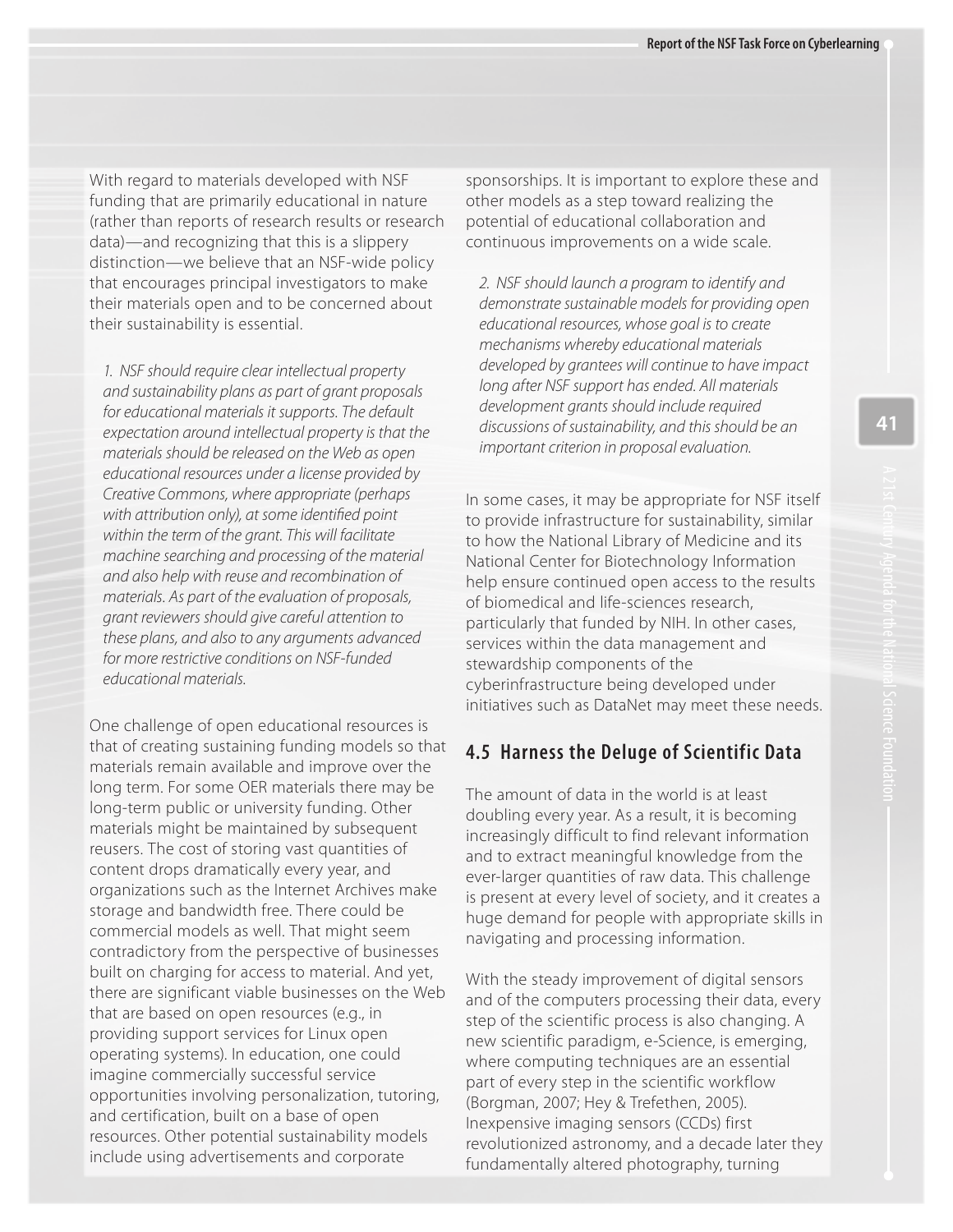cameras into inexpensive, portable, and embedded devices. Gene sequencers and gene chips have enabled the assembly of the first human genome; in 10 years this technology will become part of everyday medical diagnostics. It

is expected that in a few years the number of online sensors accessible through the Internet will exceed the number of computers today.

Modern scientific experiments use computers as an integral part of the data collection process. There is an emerging trend of large collaborations that are formed to undertake massive data collection efforts (virtual observatories) on every imaginable scale of the physical world, from elementary particle physics to material science, biological systems, environmental observatories, remote sensing of our planet, and observing the universe. These collaborations generate enormous datasets that are (or soon will be) made available online, for public use. Scientists will have this vast repository of data available to test their hypotheses and to combine data in novel ways to make new discoveries.

These virtual laboratories/observatories represent an entirely new way of approaching scientific problems. To be successful in these new approaches, scientists need to acquire a multitude of skills and ways of thinking. They have to be equally at home in their narrowly defined disciplines, in data management skills, and in computational skills that might require statistical analyses over billions of data points. These shifts also underscore the fact that the nature of scientific computing has become more data-centric than computing-centric (Bell, Gray & Szalay, 2006; Gray, Liu, Nieto-Santisteban et al., 2005).

We need novel ways of harnessing this data deluge and to turn it into new opportunities for learning, either involving new groups of people or engaging students in a totally different fashion. A recent trend to capitalize on people's interest in gaming has been to involve them in sciencerelated activities that resemble gaming activities while delivering educational content (see inset on GalaxyZoo).

There is very little past expertise in this area, as the data deluge is a relatively recent phenomenon. We need to invent ways to teach and train the next generation as we go. Yet this is an area with enormous potential. The need for such skills cuts across all fields of science and much of society. This also raises an interesting question along a strategic continuum: where should our training focus? Should we solve these huge interdisciplinary problems by encouraging large interdisciplinary teams to work together, or should we increase the versatility of individuals and provide an ever-faster rate of retraining?

A paper on "antedisciplinary science," the science that precedes the emergence of new disciplines, argues rather forcefully that today we reward interdisciplinary teams, while the same cannot be said about individuals with a broad knowledge base (Eddy, 2005). In today's accelerating world, it is clear that we need to think more actively about how to provide a flexible enough scheme for science education to allow new, groundbreaking ideas to be translated into specific training programs for the next generation at an ever-faster rate. And little today in science is accelerating faster than computing, both using cyberinfrastructure and its methods for teaching about science.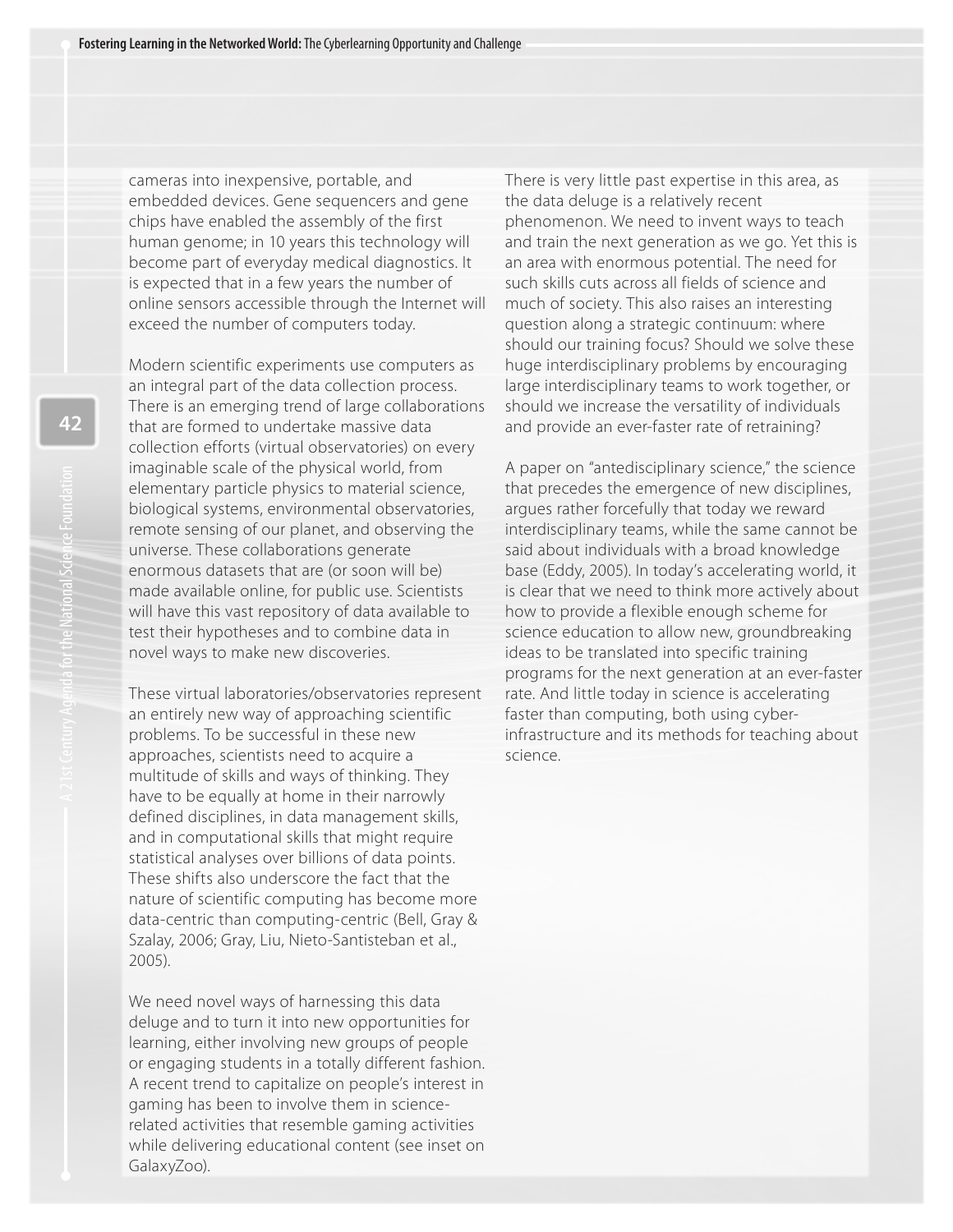#### **4.6 Harness the Deluge of Learning Data**

**Scenario:** To prepare for her algebra class in fall 2015, Ms. Washington gets online to access digital portfolios of her incoming students, which include records of their past mathematical successes and challenges. From experience she feels that some students have trouble learning algebra because they do not see it as interesting or important, whereas others have weaknesses in crucial prerequisites, like negative numbers. Because a good share of students' prior mathematics work has been done online in cyberlearning systems (simulations, virtual labs, math games, homework, tutors, online assessments, etc.), Ms. Washington has access to a rich set of quantitative and qualitative information about her students. The digital student portfolios provide summary statistics and representative examples of student past performance, and she knows to heed the recorded levels of cognitive and psychometric reliability of the different kinds of data available. Using these data, she identifies two risk groups among her incoming students: the disengaged and the unprepared. She then begins to plan activities specifically targeted to these groups, including selecting cyberlearning resources from the Internet such as collaborative math games for the disengaged and intelligent tutors to adaptively help the unprepared in their specific areas of need.

A large number of cyberlearning projects have been accumulating vast amounts of student data in a variety of domains and grade levels. These include interaction data from online courses, $21$ intelligent tutoring systems, virtual labs, and online assessments in subject matter, including elementary reading (Zhang, Mostow & Beck, 2007), middle school science (Buckley, Gobert & Horwitz, 2006), middle and high school mathematics (Koedinger & Alevan, 2007), and college-level science<sup>22</sup> (Van Lehn, Lynch, Schultz et al., 2005; Yaron, Cuadros & Karabinos, 2005). There are also a large number of projects

23 Machine learning has been employed to create automated embedded assessments systems that address both stude cognitive achievement and affective engagement (Baker, Corbet, Roll et al., in press; Cen, Koedinger & Junker, 2006).

24 Large-scale educational data can be found at [http://www.icpsr.umich.edu/IAED.](http://www.icpsr.umich.edu/IAED) Fine-grained student learning behavior data from recorded online, paper, and speech interactions in math, science, and language courses can be found at [http://learnlab.](http://learnlab) web.cmu.edu/datashop (Koedinger, Cunningham & Skogsholm, 2008). Video data on classroom interactions can be found at [http://talkbank.org/data,](http://talkbank.org/data) among other sites (Derry, 2007).

25 <http://www.educationaldatamining.org/EDM2008>

26 The Pittsburgh Science of Learning Center's DataShop can be found at [http://learnlab.web.cmu.edu/datashop.](http://learnlab.web.cmu.edu/datashop) 

collecting and analyzing video of classroom and informal learning interactions (Goldman, Pea, Barron et al., 2007). In the future, we expect increasing amounts of learner data available from formal and informal learning activities in the context of online chat, cell phones, games, and even toys. Further learning-relevant data from brain imaging and physiological sensors will also become increasingly available and useful, especially when coupled with other forms of behavioral data (Varma, McCandliss & Schwartz, 2008). Machine learning, psychometric, and cognitive modeling methods are increasingly being combined to discover improved cognitiveaffective-psychometric models of student achievement and engagement through embedded assessment in cyberlearning systems. 23

Open-learning data repositories are beginning to emerge,<sup>24</sup> along with new computational techniques for analyzing such data. A new field of educational data mining is emerging, as indicated by the first conference on the topic in 2008.<sup>25</sup> NSF should encourage data contributions, data use, new algorithm development, and, most important, common standards for data storage so both data and algorithm sharing are facilitated.

The figures below are learning curves generated from an open repository of learner data<sup>26</sup> collected during student use of an intelligent tutor for geometry.



These learning curves show a change in student error rates (the y-axis) over successive

<sup>21</sup> <http://www.cmu.edu/oli/>

<sup>22</sup> See also [http://www.cmu.edu/oli/.](http://www.cmu.edu/oli/)